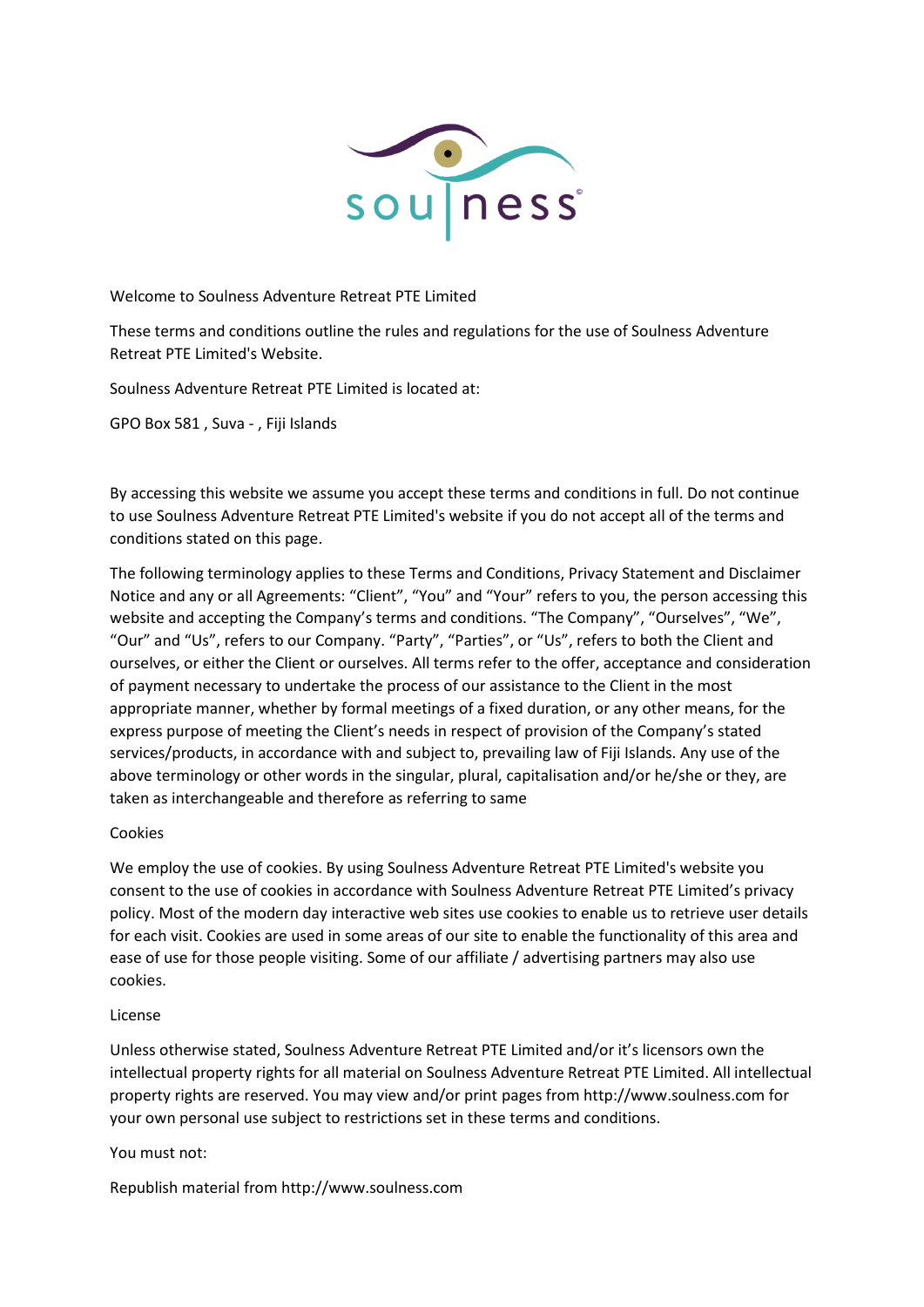Sell, rent or sub-license material from http://www.soulness.com

Reproduce, duplicate or copy material from http://www.soulness.com

Redistribute content from Soulness Adventure Retreat PTE Limited (unless content is specifically made for redistribution).

Hyperlinking to our Content

The following organizations may link to our Web site without prior written approval:

Government agencies;

Search engines;

News organizations;

Online directory distributors when they list us in the directory may link to our Web site in the same manner as they hyperlink to the Web sites of other listed businesses;

and Systemwide Accredited Businesses except soliciting non-profit organizations, charity shopping malls, and charity fundraising groups which may not hyperlink to our Web site.

These organizations may link to our home page, to publications or to other Web site information so long as the link: (a) is not in any way misleading; (b) does not falsely imply sponsorship, endorsement or approval of the linking party and its products or services; and (c) fits within the context of the linking party's site.

We may consider and approve in our sole discretion other link requests from the following types of organizations:

commonly-known consumer and/or business information sources such as Chambers of Commerce, American Automobile Association, AARP and Consumers Union; dot.com community sites; associations or other groups representing charities, including charity giving sites, online directory distributors; internet portals; accounting, law and consulting firms whose primary clients are businesses; and educational institutions and trade associations.

We will approve link requests from these organizations if we determine that: (a) the link would not reflect unfavorably on us or our accredited businesses (for example, trade associations or other organizations representing inherently suspect types of business, such as work-at-home opportunities, shall not be allowed to link); (b)the organization does not have an unsatisfactory record with us; (c) the benefit to us from the visibility associated with the hyperlink outweighs the absence of ; and (d) where the link is in the context of general resource information or is otherwise consistent with editorial content in a newsletter or similar product furthering the mission of the organization.

These organizations may link to our home page, to publications or to other Web site information so long as the link:

(a) is not in any way misleading;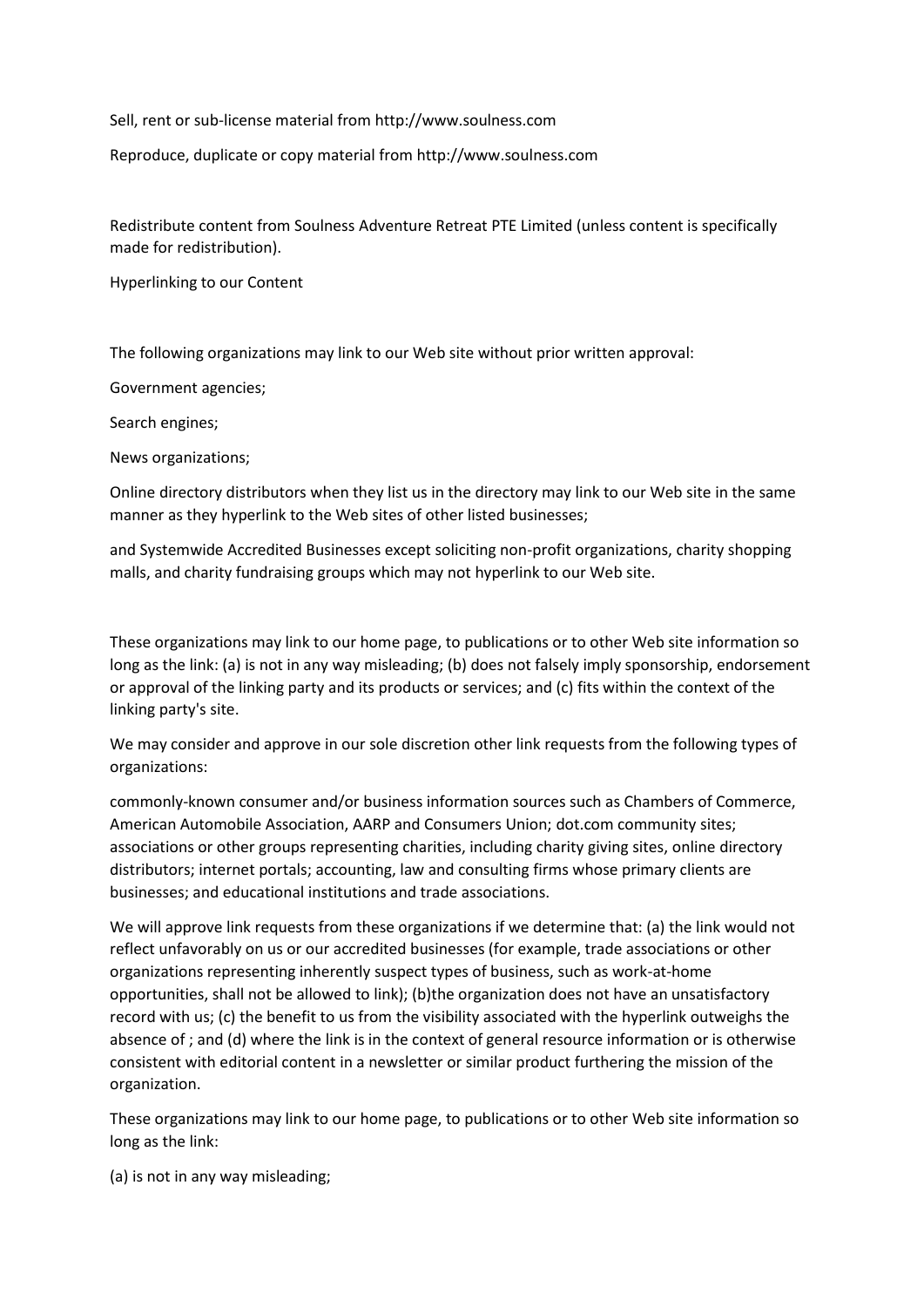(b) does not falsely imply sponsorship, endorsement or approval of the linking party and it products or services; and

(c) fits within the context of the linking party's site.

If you are among the organizations listed in paragraph 2 above and are interested in linking to our website, you must notify us by sending an e-mail to [info@soulness.com.](mailto:info@soulness.com)

Please include your name, your organization name, contact information (such as a phone number and/or e-mail address) as well as the URL of your site, a list of any URLs from which you intend to link to our Web site, and a list of the URL(s) on our site to which you would like to link. Allow 2-3 weeks for a response.

Approved organizations may hyperlink to our Web site as follows:

By use of our corporate name; or

By use of the uniform resource locator (Web address) being linked to; or

By use of any other description of our Web site or material being linked to that makes sense within the context and format of content on the linking party's site.

No use of Soulness Adventure Retreat PTE Limited's logo or other artwork will be allowed for linking absent a trademark license agreement.

#### Iframes

Without prior approval and express written permission, you may not create frames around our Web pages or use other techniques that alter in any way the visual presentation or appearance of our Web site.

#### Reservation of Rights

We reserve the right at any time and in its sole discretion to request that you remove all links or any particular link to our Web site. You agree to immediately remove all links to our Web site upon such request. We also reserve the right to amend these terms and conditions and its linking policy at any time. By continuing to link to our Web site, you agree to be bound to and abide by these linking terms and conditions.

## Removal of links from our website

If you find any link on our Web site or any linked web site objectionable for any reason, you may contact us about this. We will consider requests to remove links but will have no obligation to do so or to respond directly to you.

Whilst we endeavour to ensure that the information on this website is correct, we do not warrant its completeness

or accuracy; nor do we commit to ensuring that the website remains available or that the material on the website is kept up to date.

## Content Liability